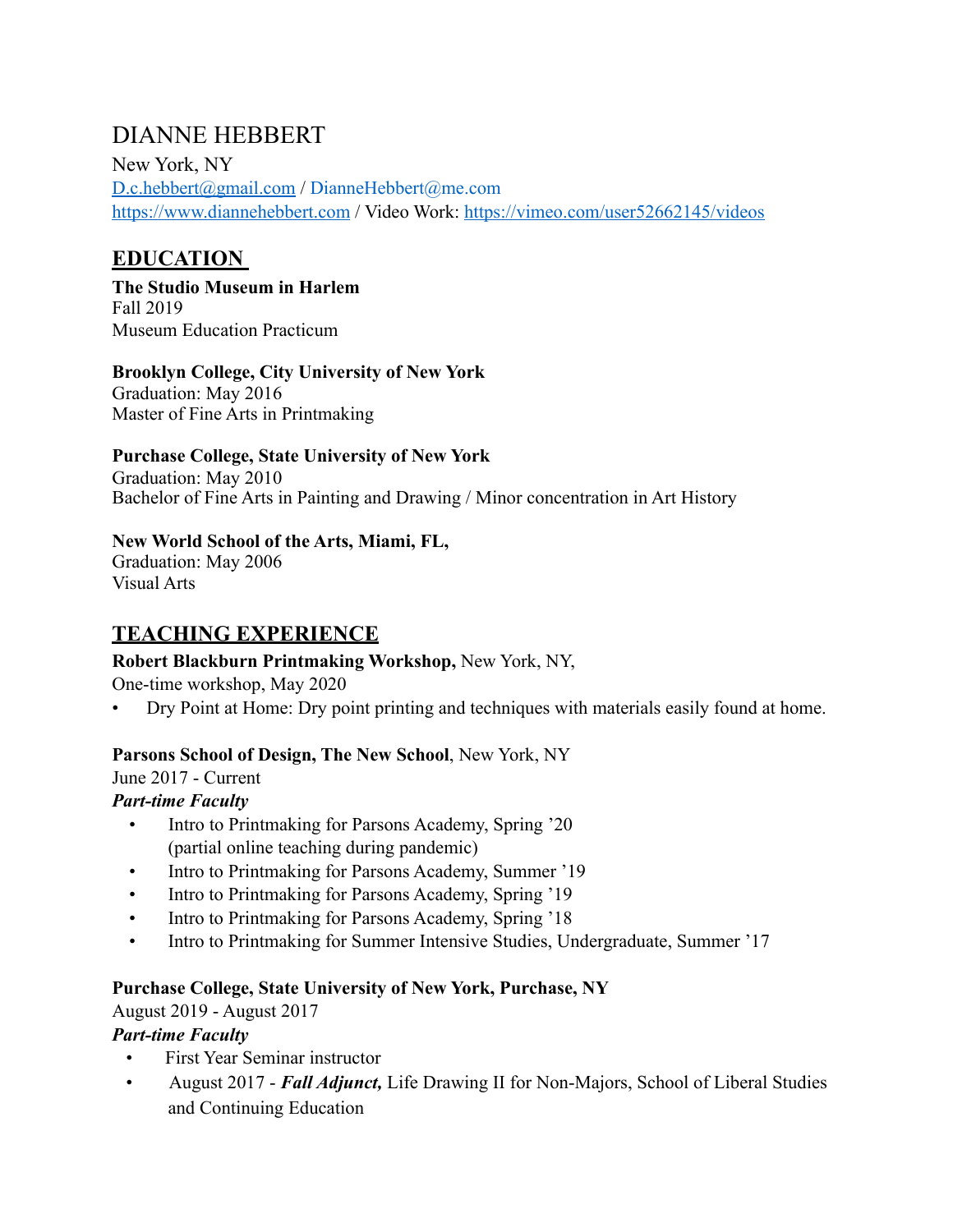# **RELEVANT PROFESSIONAL EXPERIENCE**

## **Bronx River Art Center**, Bronx, NY

# March 2020 - Current

#### *Education Manager*

- Took classes to a virtual platform at the beginning of the pandemic.
- Semester planning and promotions, create workshops for exhibition based programming, create at home lesson plans, perform outreach, oversee program registration, teaching agreements, press releases, create each semester's virtual student exhibition video, and attend to family and student needs throughout the semester.
- Attend Community Board meetings, conduct online training for instructors, oversee interns, payroll duties for instructors and interns, order supplies, create proposal for future programming, open and close gallery, and address any additional needs of the organization.

# **Chashama: Space to Connect Program**, Washington Heights, NY

March 2020 - August 2018

# *Workshop Instructor*

• Visual Art Instructor for all ages. Conducted art based community workshops for a variety of organizations throughout NYC. Teaching techniques in drawing, printmaking, clay, textiles and collage in Spanish and English. Workshops for National Domestic Workers Alliance (NDWA), Terra Firma, and Mixteca Organization.

# **Purchase College, State University of New York, Purchase, NY**

August 2019 - March 2018

# *Academic Advisor*

- Academic Advisor for Liberal Studies and the School of Art+Design students
- First Year Seminar instructor, Peer Advisor program administrator

**Museum Hue**, Hofstra Cultural Center, Hofstra University, Hempstead, NY

June 2017

# *Curatorial Volunteer*

• Installation curator for Museum Hue's portion of Hofstra Cultural Center's 17th Berkshire Conference on the History of Women, Genders, and Sexualities. Worked with Monica Montgomery Nyathi and Brittnie Knightly.

**Brooklyn College, Woodblock Relief and Lithography with Professor Arnold Brooks**  Spring 2015 – Spring 2016 *Teaching Assistant, Teaching Fellowship in Printmaking* 

## **CNR Galleries at The College of New Rochelle**, New Rochelle, NY March 2013 – January 2016 *Assistant Director* (Acting Director since January 2014) CNR Galleries: Castle Gallery, Mooney Center Gallery and Bridge Gallery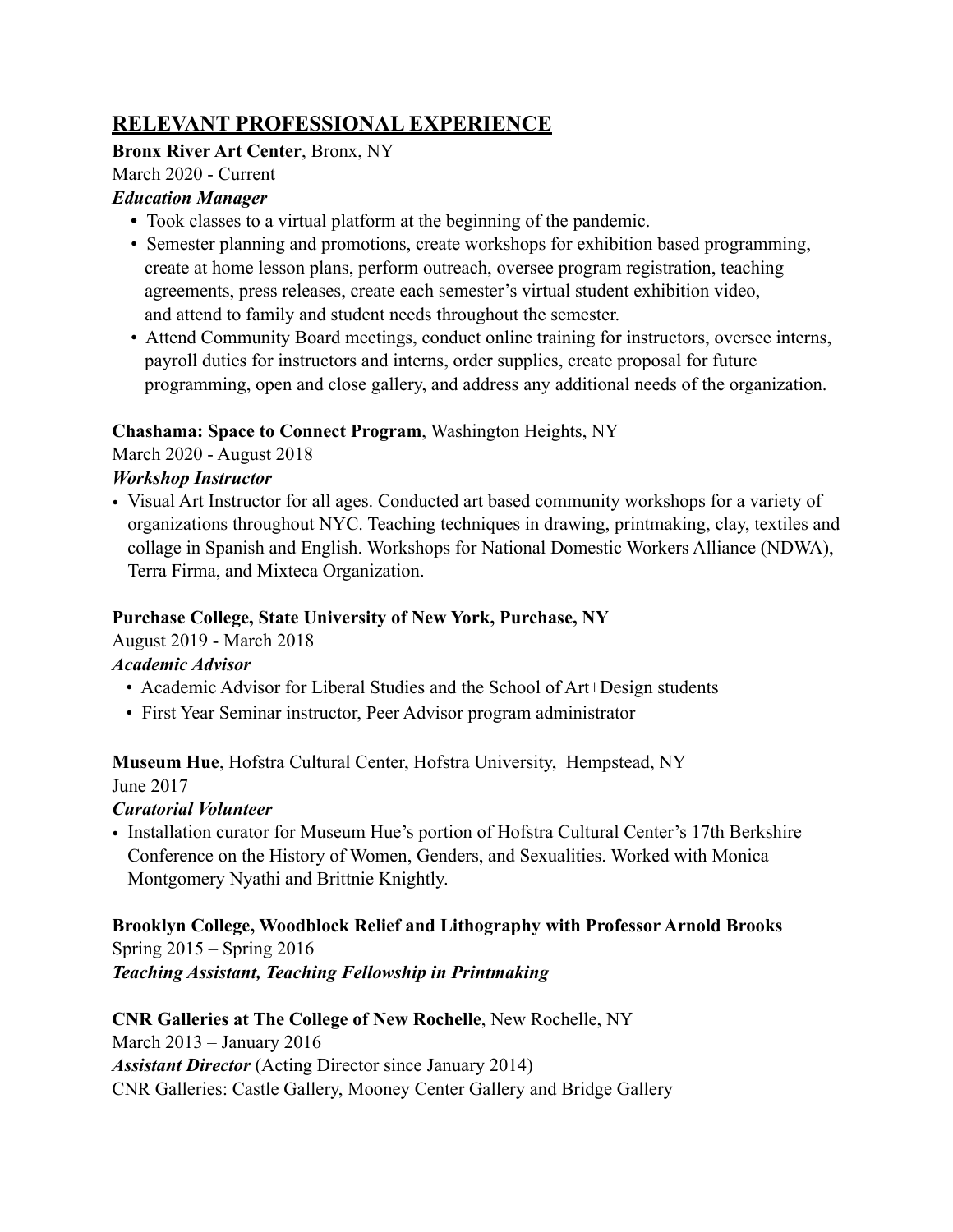- Exhibition organizer and coordinator for all galleries
- Oversee the College's private collection, including but not limited to: *The Museum Set* by Ansel Adams, sizable collection of photographs by Gordon Parks and daughter Tony Parks.
- Plan and execute Public/Family Day programing and class tours
- Oversee work-study students and interns, installations/de-installation (all spaces), budget, time sheet approval, special gallery events, press material, correspondence, social media updates, plus other administrative and professional duties
- Member and coordinator for Castle Gallery Board of Directors
- **Organizer or Curator for Castle Gallery exhibitions:** 
	- o 2015 "Nativity Scenes from the Americas" curated by Dr. Nereida Sugero-Rico o 2015 – "Then and Now: Ten Years of Residencies at The Center for Book Arts" curated by Alexander Campos

o 2015 – "Not Really": Fictive Narratives in Contemporary Art, curated by Dr. Susan Canning (reviewed by the New York Times, Arts Westchester http://www.nytimes.com/ 2015/02/22/nyregion/at-the-college-of-new-rochelle-a-show-meant-to-provoke-doubletakes.html? $r=1$ )

o 2014 – Intersecting Editions, curated by Rachel Sydlowski and Sarah Rowe o 2014 – Westchester Biennial – Organizer and installation curator, work selected by jurors Nick De Pirro, Sheri Mendelson and Lisa Cooper

o 2013 – Memento, Co-organizer with Katrina Rhein

- o 2013 Debris Field, curated by Lisa Dahl
- o 2013 Historical Commentaries, curated by Katrina Rhein
- **Mooney Gallery:**
	- o 2015 "Pieces of Printmaking" Curator
		- o 2014 "A Retrospective: Harriette Chelnik" Curator

o 2013 – "Spiral Bound/ New York" – I organized the exhibition with curator, Dr. Susan Canning

#### **Robert Blackburn Printmaking Workshop**, New York, NY

January 2012 – March 2013 *Intern* 

- Grant Writing / Arts Administration Intern (September '12 March '13)
- Studio Intern (January May '12), Photo Lithography, Etching, Chiné Colle, Print Assistant for publishing print projects and for Print Out Series at MoMA – Eddie Martinez Edition Ipad drawing book
- Stone Lithography and multi plate color etching with Devraj Dakoji (2013-2014)
- Monitor  $(2013-2015)$ ; currently an on call monitor

#### **Ellen Driscoll, Co-Chair of Studio Arts at Bard College**, Brooklyn, NY

2010 - October 2013

#### *Artist Studio Assistant*

• "Core Sample", 2012, Esther Massry Gallery in Albany, NY; Brooklyn Zen Center, 2011, NY; "Distant Mirrors", 2011, Providence, RI (http://distantmirrors.net/)

**Dieu Donné**, New York, NY May – August 2011 *Studio Intern*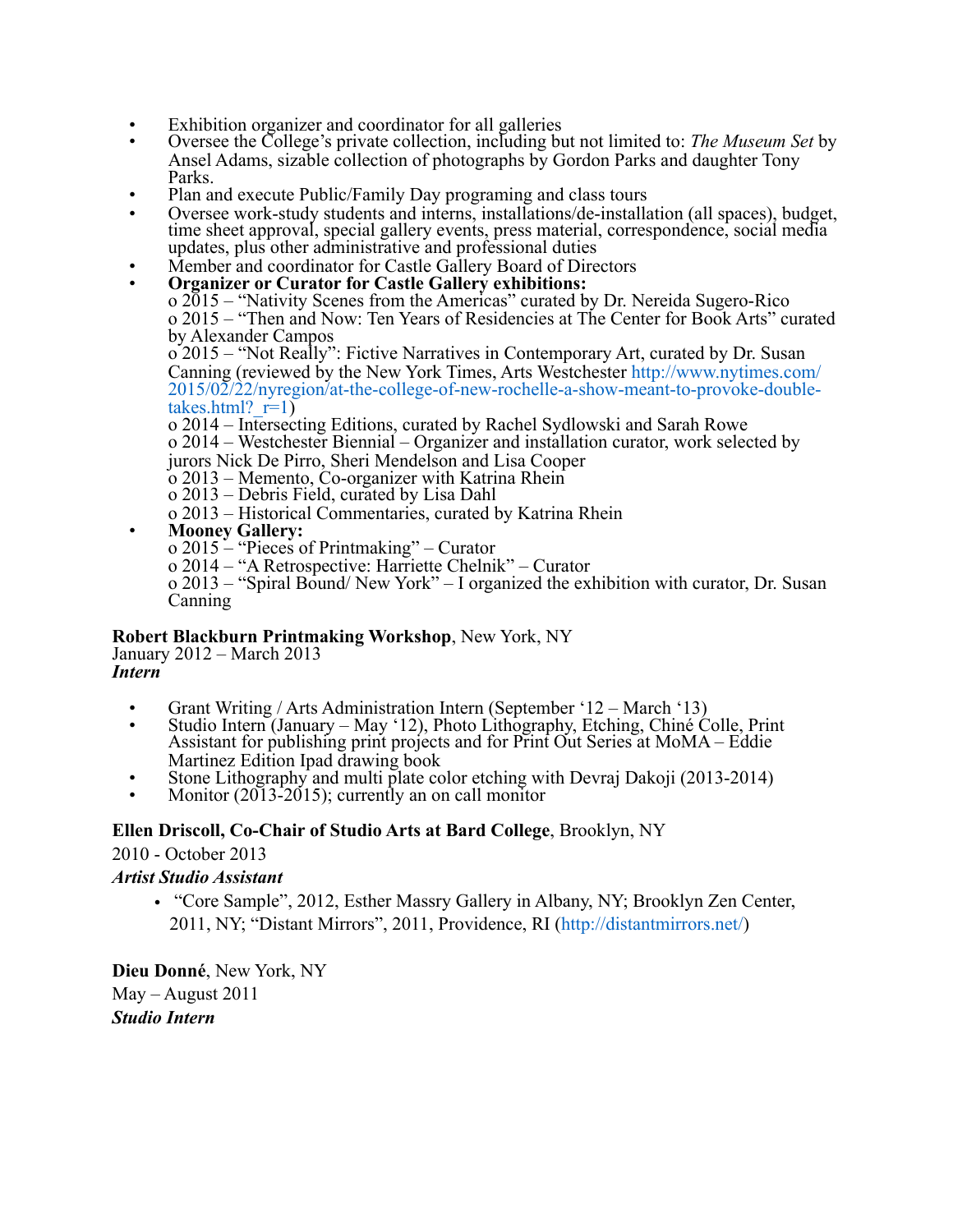#### **SELECTED EXHIBITIONS**

- **2019** *"Installation at Fordham Plaza"* for ChaShaMa and the Department of Transportation, Bronx, NY
- **2019** *"Valores Esteticos / Aesthetic Values"*, ChaShaMa Gallery Chelsea location • A group- show featuring Chashama's Space to Connect Artists 2019 -
- **2019** *"56th Annual Juried Competition"*, Masur Museum, Monroe, LA
	- Juried by Catherine Futter
- **2019** *"Building Power: A Benefit Exhibition for Vocal-NY and The Young Center for Immigrant Children's Rights - NY"*, Planthouse Gallery, NY Organized by Kirsten Flaherty
- **2018** *"Residency Exhibition 2018"*, Trestle Gallery, curated by Carmen Hermo
- **2018** *"Epic People",* HEREart, curated by Marine Cornuet
- **2018**  "*On Site"*, Trestle Gallery, curated by Jen Nista and Jacqueline Ferrante
- **2018** *"Freedom Dreaming: A Call to Imagine"*, BRIC, Brooklyn, New York
- **2018**  *"Invitational Exhibition"*, Richard and Dolly Maass Gallery, Purchase, NY
	- Curated by Eleanor King and the Artist and Curator Class
- **2017** *"Women in the Heights Disruption"*, Rio II Gallery, Harlem, NY
	- Curated by Andrea Arroyo
- **2016** *"Occupy"*, Thomas Hunter Projects, New York, NY • Solo Show. Curated by Aisha Tandiwe Bell
- **2016** *"Thru-Line: Brooklyn College MFA Thesis Exhibition",* Moynihan Station, New York, NY
	- Curated by Ambre Kelly and Andrew Gori
- **2016** *"Print Fatal"*, C'Mon Everybody, Brooklyn, NY

• Curated by Jazmine Catasus

- **2015** *"Pieces of Printmaking"*, Mooney Center Gallery at The College of New Rochelle, NY
- **2015** "*Big Small Works"*, Thomas Hunter Projects, New York, NY
	- A group exhibition by Brooklyn College MFA candidates
- **2015** *"21 Polygons"*, Blackburn 20/20, New York, NY
- **2014, 2013, 2012** *"Robert Blackburn Printmaking Workshop Members Show"*, Blackburn 20/20, NY NY
- **2014** "*Spring Juried Salon Show"*, Greenpoint Gallery, Brooklyn, NY
	- Juried by Brittany LoSchiavo from Davidson Contemporary
- **2013**  *"Peer Pressure"*, Blackburn 20/20, New York, NY
- **2013** *"Here and Now"*, Blackburn 20/20, New York, NY • Curated by Devraj Dakoji
- **2012** *"algo different",* Weeknights Gallery, Active Space, Bushwick Brooklyn, NY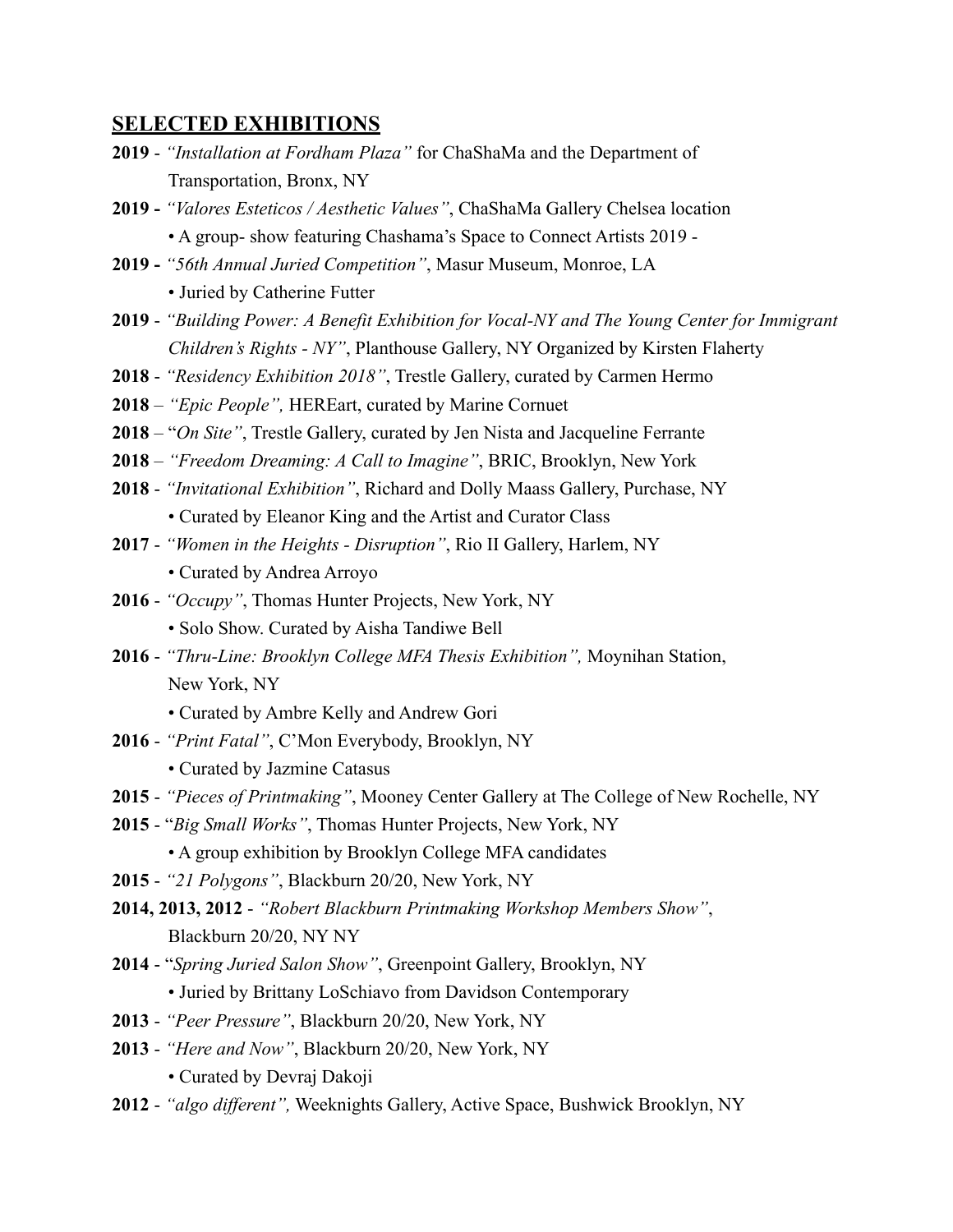- **2011** *"Wooly Fair"*, Pod Exhibitor, Providence, Rhode Island
	- Installation collaboration with Megan McLaughlin and Rose Hedyt

# **COMMISSIONS**

- **2019** Mixteca Organization, Brooklyn, NY
	- Indoor mural, featuring two community members. Images available.
- **2017** Dr Martens Herald Square, NYC Pride Weekend
	- Live window painting and display of a total of 3 large scale paintings of real couples married since same sex marriage became legal in 2015
- **2011**  Commercial Window Design, A-1 Restaurant Supply, Providence, Rhode Island
	- Commissioned 6 large-scale paintings on metal for advertisement (Images Available)
- **2011** Fête Music, Providence, RI
	- Completed artwork for Nicolas Bauta, creator of Fête Music, Olneyville,
	- Providence, Rhode Island
	- Marble mosaic on an 8ft d. restored clock, metal lettering, and fiber optic wiring and lighting. (Images Available)

# **AWARDS AND HONORS**

## **2018**

Chashama Space to Connect: Washington Heights

Constance Saltonstall Foundation for the Arts, Residency and Fellowship

Trestle Gallery, Brooklyn Art Space, Brooklyn, NY, Open Studio Artist Residency

## **2017**

Smack Mellon, Brooklyn, NY, 2017 Hot Pick Artist

Speaker for Unpstander Fest, Freedom Cities at The Old Stone House in Brooklyn **2016**

Emerging Leaders of New York Arts, 2016 - 2017 Fellowship

# **2012**

Vermont Studio Center, 2012 Fellowship and Residency

# **INDEPENDENT CURATORIAL PROJECTS**

- **2019** *"Valores Esteticos / Aesthetic Values"*, Chashama Gallery Chelsea location
	- A group- show featuring Chashama's Space to Connect Artists
- **2016** *"Transitions",* Budin Cafe, Greenpoint, Brooklyn, NY